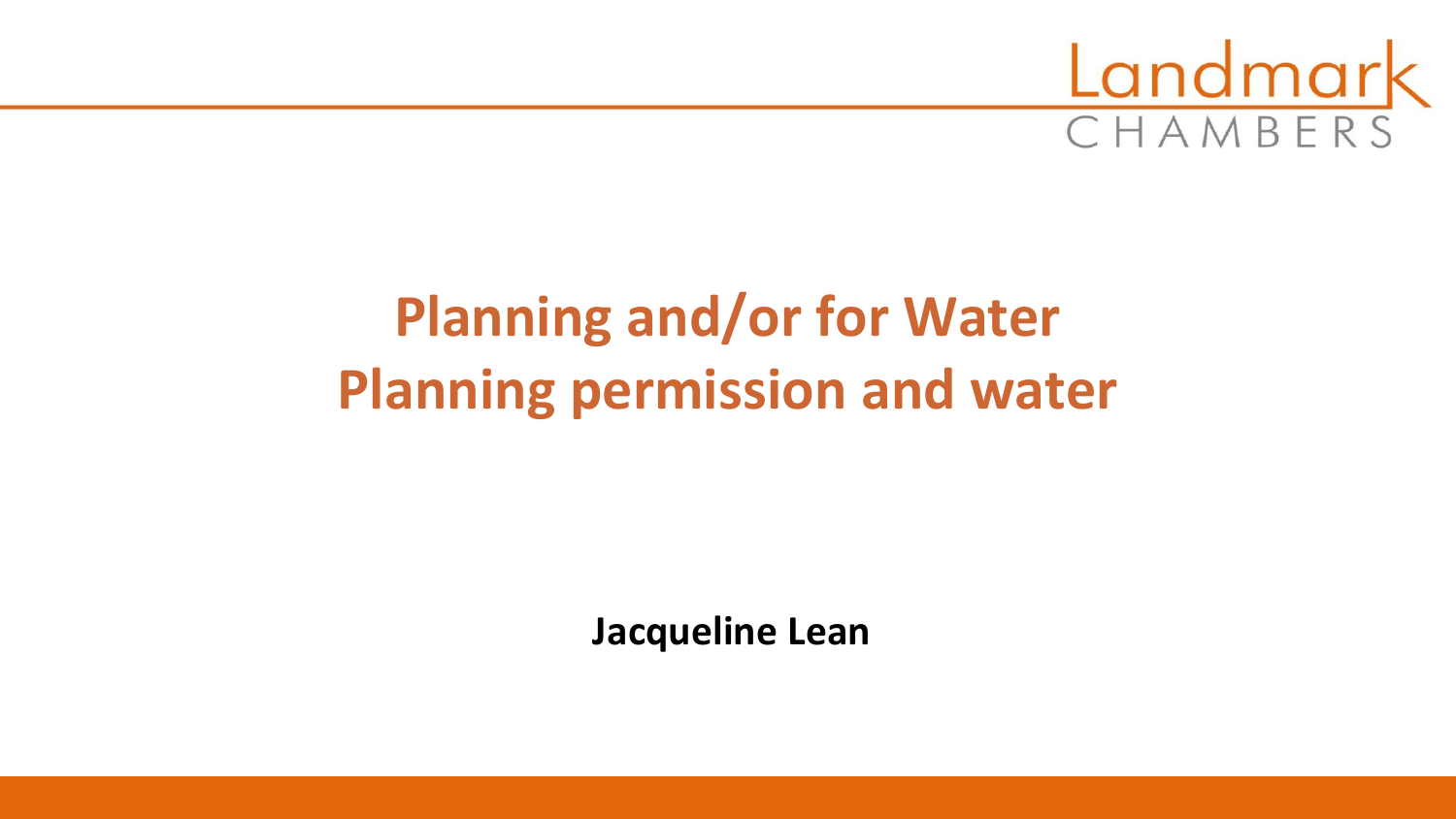#### **Potential Issues**

- Local/national policy framework
- Flood risk
- EIA / Habitats
- Interaction with the Environmental Permitting regime
- Supply / Sewerage / drainage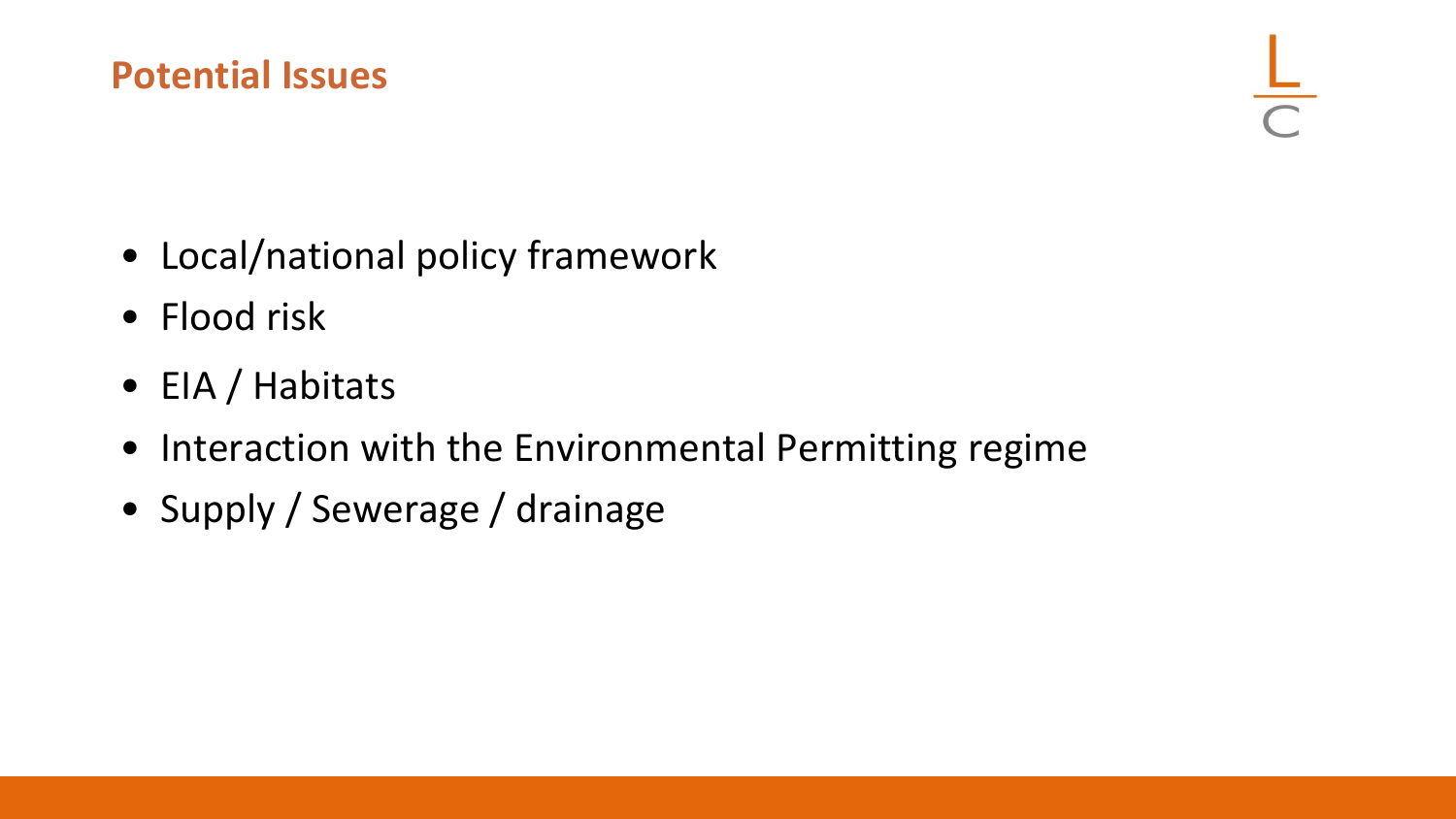

#### **When is water likely to be a consideration in making a planning application?**

This will depend on the proposed development, its location and whether there could be concerns about water supply, water quality or both.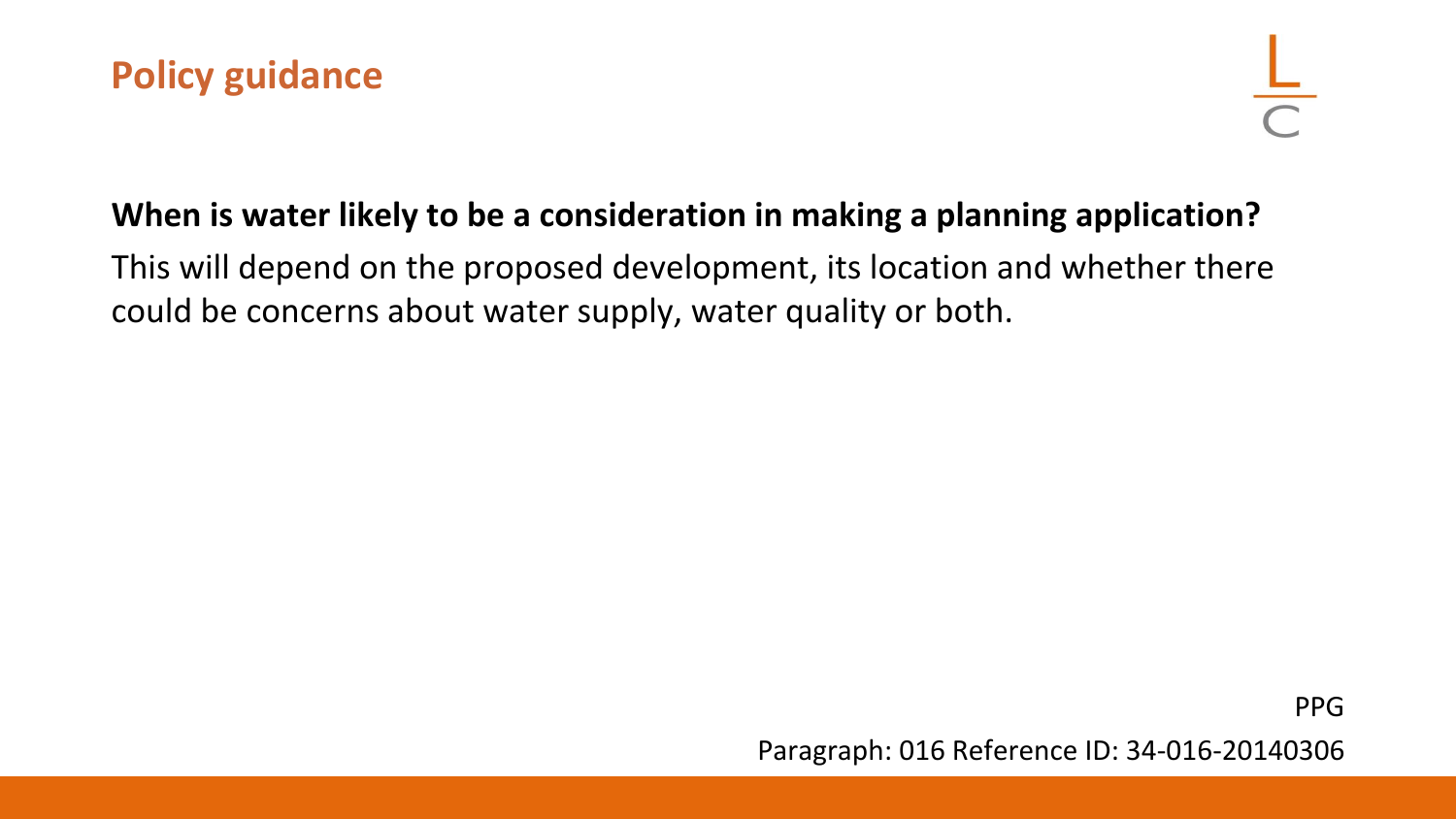#### **Planning policy: NPPF**

- Inappropriate development in areas at risk of flooding should be avoided by directing development away from areas at highest risk, but where development is necessary, making it safe without increasing flood risk elsewhere. (Para 100)
- The aim of the Sequential Test is to steer new development to areas with the lowest probability of flooding. Development should not be allocated or permitted if there are reasonably available sites appropriate for the proposed development in areas with a lower probability of flooding. The Strategic Flood Risk Assessment will provide the basis for applying this test. A sequential approach should be used in areas known to be at risk from any form of flooding. (Para 101)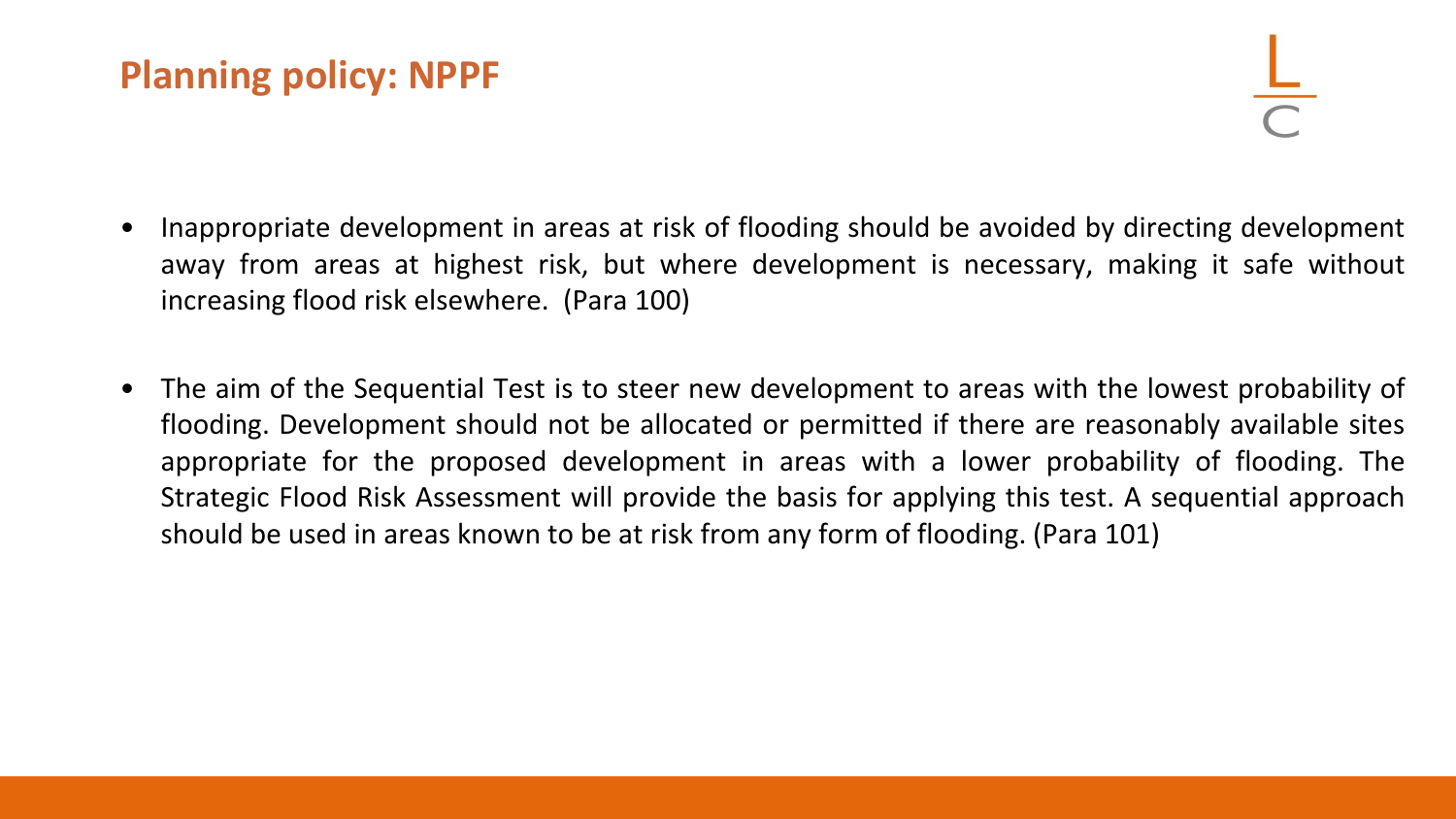### **Planning policy: NPPF**

- When determining planning applications, local planning authorities should ensure flood risk is not increased elsewhere and only consider development appropriate in areas at risk of flooding where, informed by a site-specific flood risk assessment following the Sequential Test, and if required the Exception Test, it can be demonstrated that:
	- within the site, the most vulnerable development is located in areas of lowest flood risk unless there are overriding reasons to prefer a different location; and
	- development is appropriately flood resilient and resistant, including safe access and escape routes where required, and that any residual risk can be safely managed, including by emergency planning; and it gives priority to the use of sustainable drainage systems. (Para 103)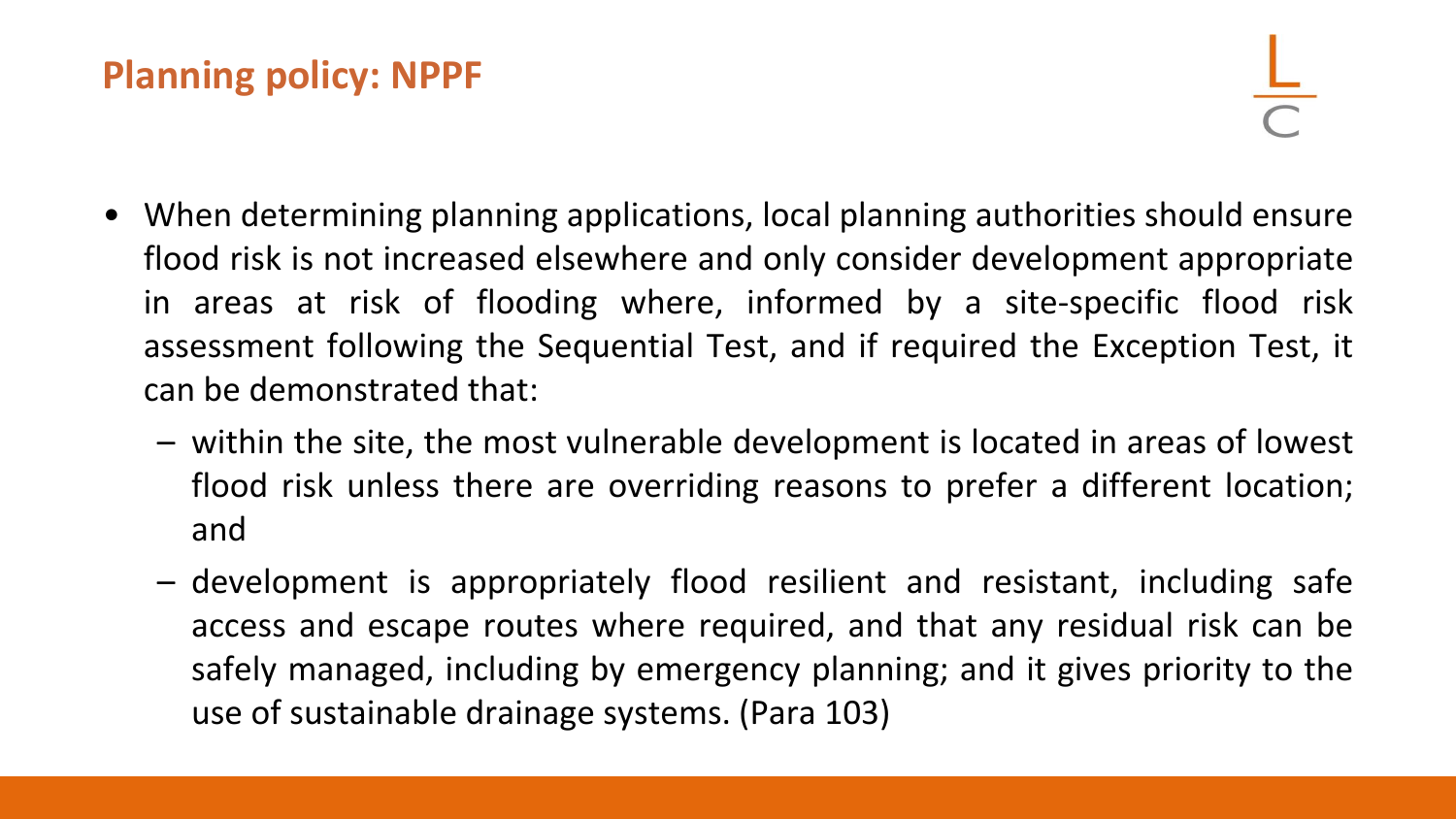### **Planning policy: NPPF**

• A site-specific flood risk assessment is required for proposals of 1 hectare or greater in Flood Zone 1; all proposals for new development (including minor development and change of use) in Flood Zones 2 and 3, or in an area within Flood Zone 1 which has critical drainage problems (as notified to the local planning authority by the Environment Agency); and where proposed development or a change of use to a more vulnerable class may be subject to other sources of flooding. (NPPF fn 20)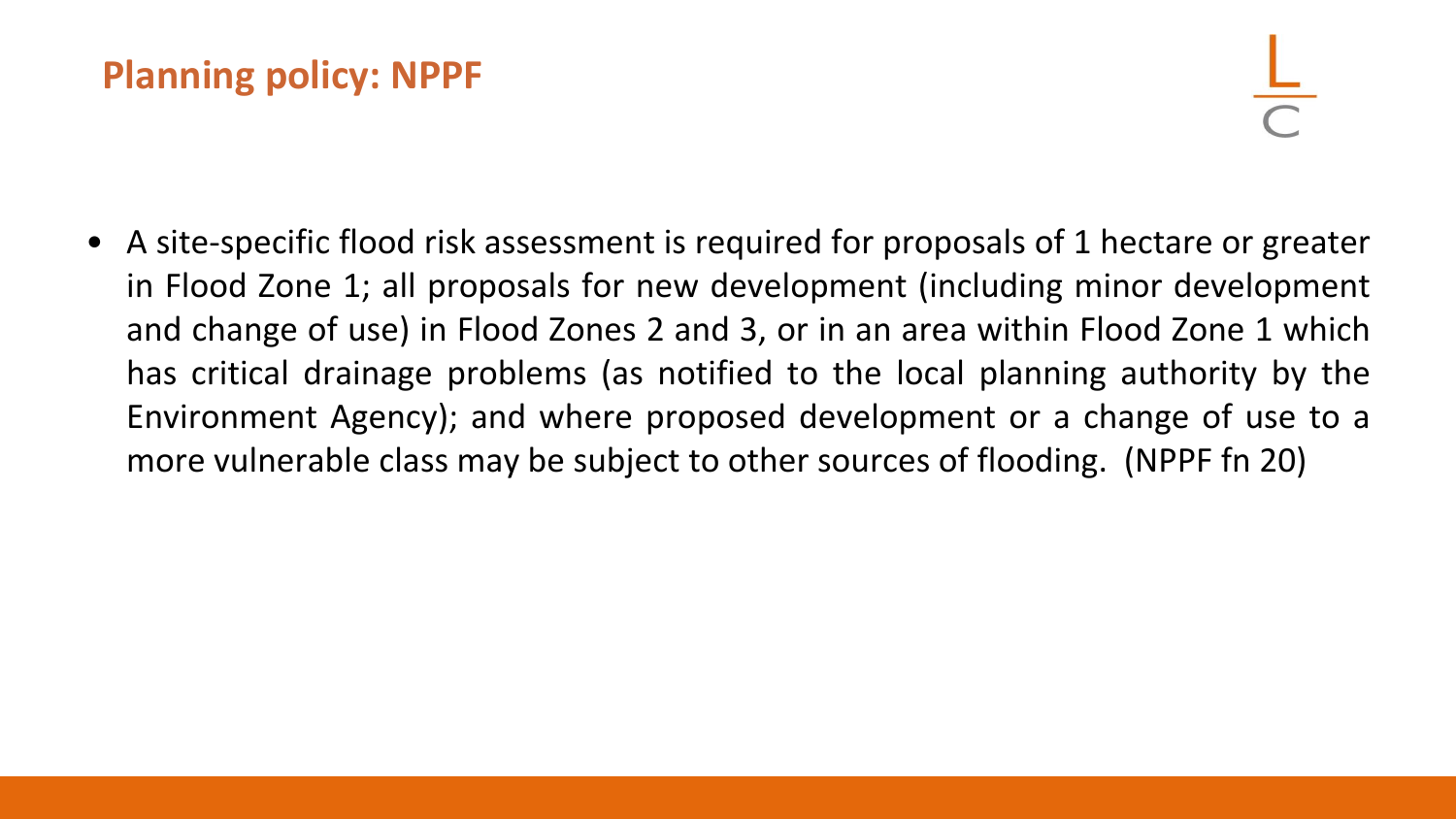### **Potential issues: location (flood risk)**

- Floodzone / Flood risk
	- Allocated in the local plan?
		- No need to apply Sequential Test (NPPF para
		- Site specific flood risk assessment may still be required
	- Not allocated
		- Is the Sequential Test met?
		- Is the Exception Test met?
		- Site specific flood risk assessment vulnerable development in areas of lowest flood risk unless "overriding reason" to prefer a different location
		- Development appropriately "flood resilient" and "safe"
		- Priority given to use of SUDs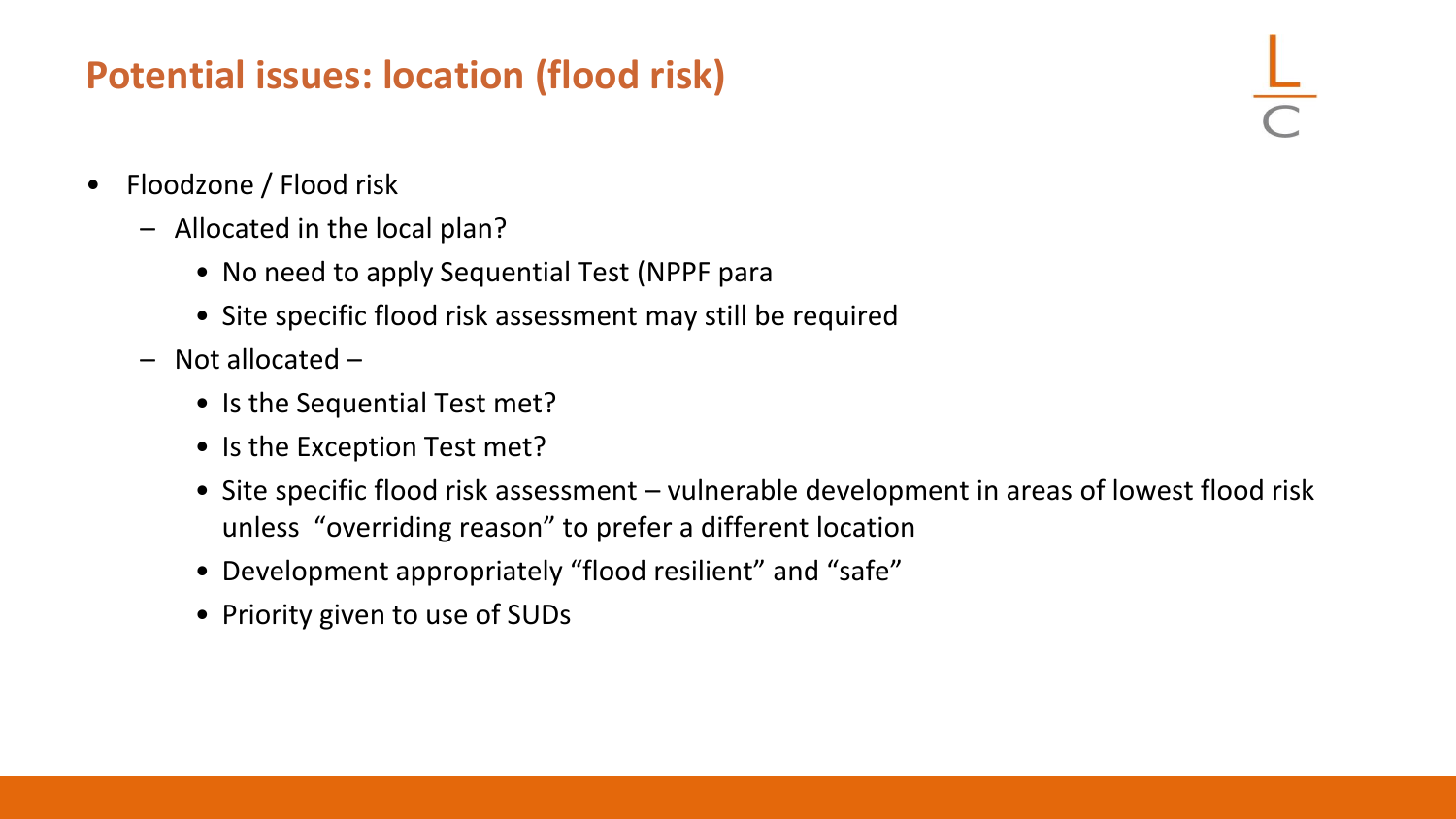

#### **House of Commons: Written Statement (HCWS161) Department for Communities and Local Government: 18 Dec 2014 Sustainable drainage systems**

"… we expect local planning policies and decisions on planning applications relating to major development developments of 10 dwellings or more; or equivalent non-residential or mixed development (as set out in Article 2(1) of the Town and Country Planning (Development Management Procedure) (England) Order 2010) - to ensure that sustainable drainage systems for the management of run-off are put in place, unless demonstrated to be inappropriate.

Under these arrangements, in considering planning applications, local planning authorities should consult the relevant lead local flood authority on the management of surface water; satisfy themselves that the proposed minimum standards of operation are appropriate and ensure through the use of planning conditions or planning obligations that there are clear arrangements in place for ongoing maintenance over the lifetime of the development. The sustainable drainage system should be designed to ensure that the maintenance and operation requirements are economically proportionate."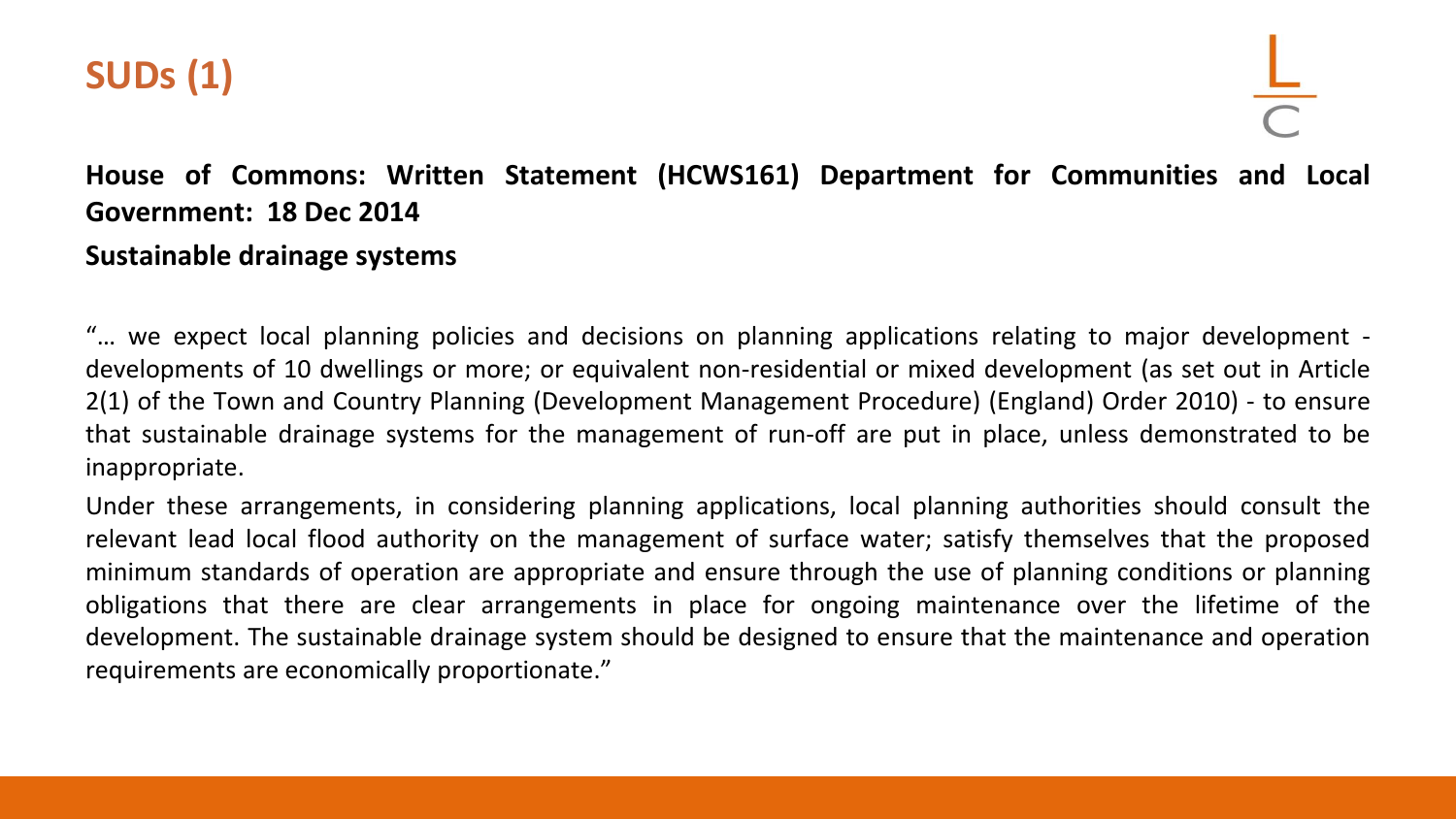

- Technical standards (non-statutory) available on EA website
- Need for early consideration of who is to maintain (EA recommends a 'publicly accountable body') and what this means for conditions / s.106 obligations
- Note: Sch 3 of the **Flood & Water Management Act 2010** provides for the establishment of a unitary authority or (where no unitary authority) county council as 'approving body' for drainage systems on new developments in their area. Not yet in force in relation to England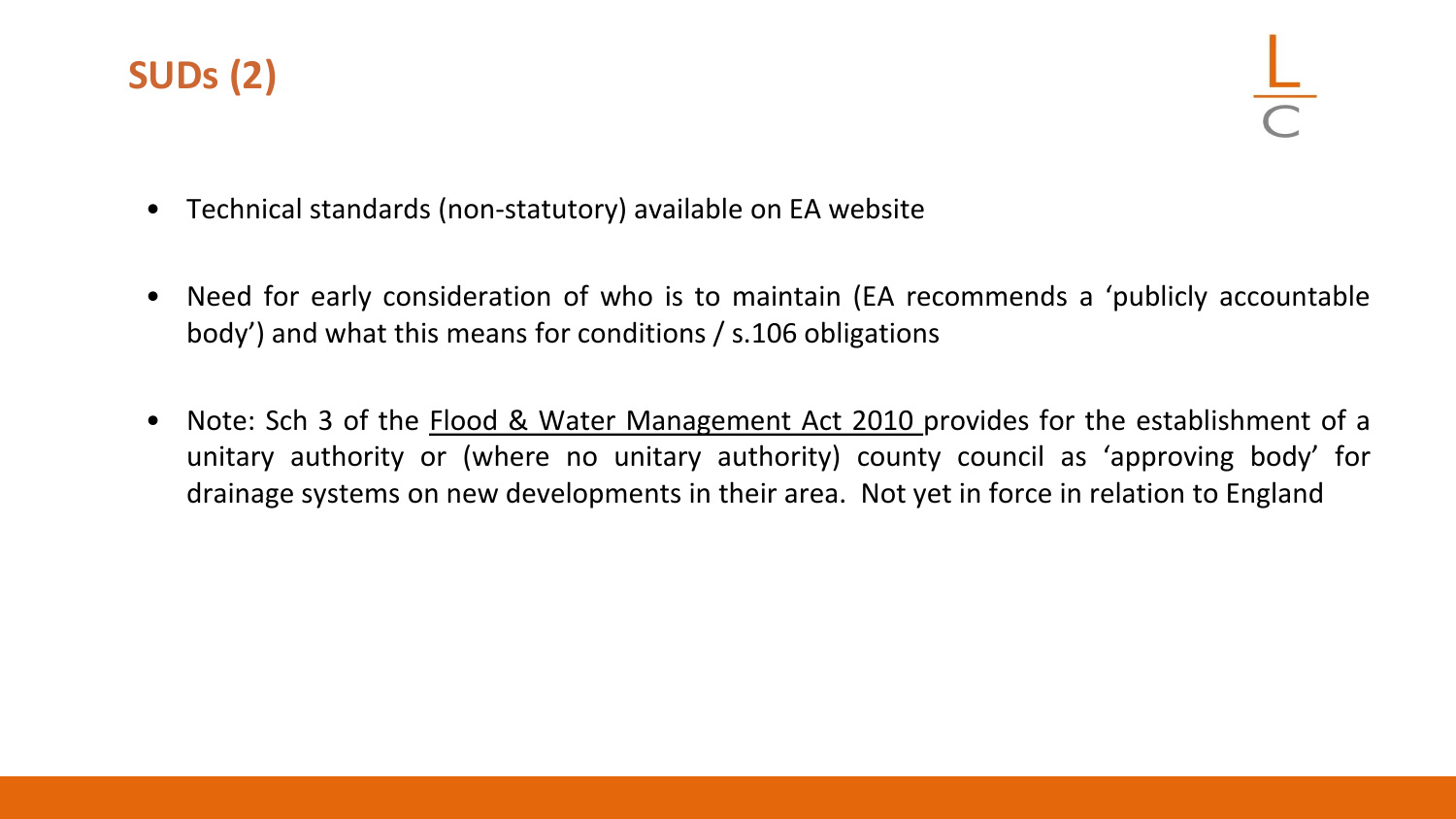# **Potential issues: location (water bodies / habitats)**

#### **Water quality**

Early engagement with the local planning authority, the Environment Agency and relevant water and sewerage companies can help to establish if water quality is likely to be a significant planning concern and, if it is, to clarify what assessment will be needed to support the application. Water quality is only likely to be a significant planning concern when a proposal would:

- involve physical modifications to a water body such as flood storage areas, channel diversions and dredging, removing natural barriers, construction of new locks, new culverts, major bridges, new barrages/dams, new weirs (including for hydropower) and removal of existing weirs; and/or
- indirectly affect water bodies, for example,
	- as a result of new development such as the redevelopment of land that may be affected by contamination, mineral workings, water or wastewater treatment, waste management facilities and transport schemes including culverts and bridges;
	- through a lack of adequate infrastructure to deal with wastewater.

PPG Paragraph: 016 Reference ID: 34-016-20140306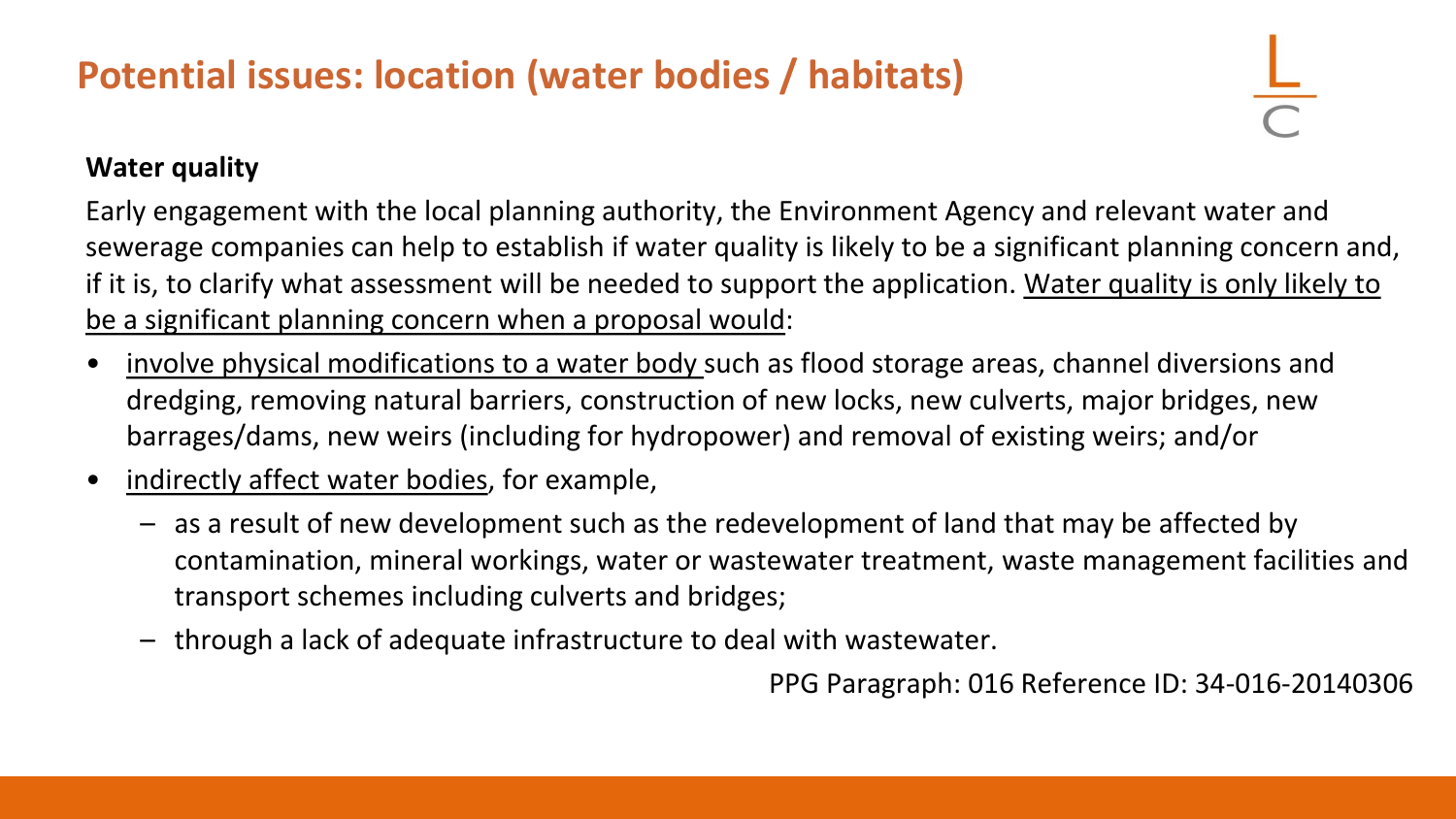#### **Assessing impacts on water quality**

Where water quality has the potential to be a significant planning concern an applicant should be able to explain how the proposed development would affect a relevant water body in a river basin management plan and how they propose to mitigate the impacts. Applicants should provide sufficient information for the local planning authority to be able to identify the likely impacts on water quality. The information supplied should be proportionate to the nature and scale of development proposed and the level of concern about water quality.

PPG Paragraph: 016 Reference ID: 34-016-20140306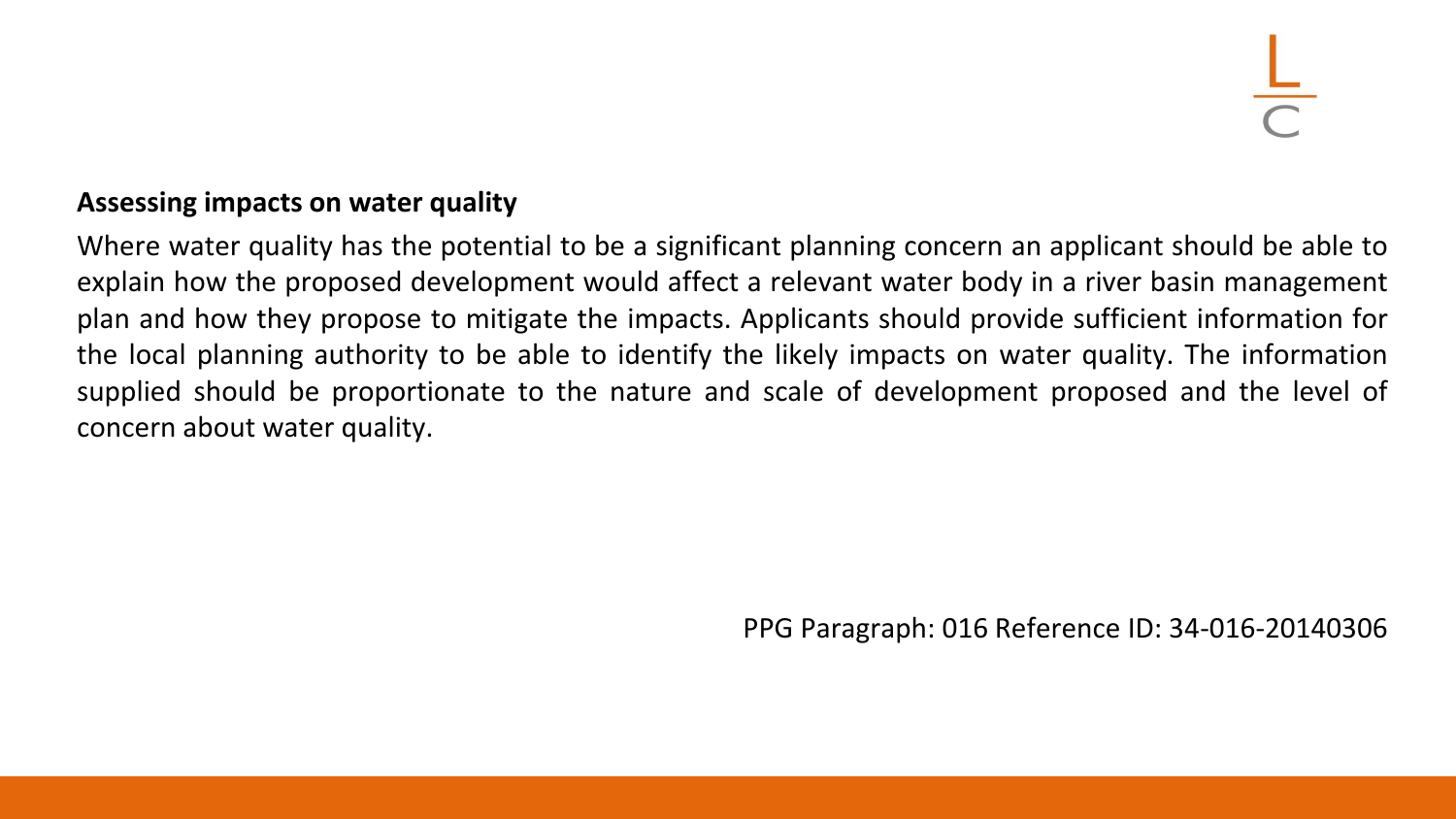#### **The Water Framework Directive**

- Purpose of the Water Framework Directive (Directive 2000/60/EC) is to establish a framework for the protection of inland surface waters, estuaries, coastal waters and groundwater.
- Implemented in UK by The Water Environment (Water Framework Directive) (England and Wales) Regulations 2017
- UK has been split into several River Basin Districts (RBDs) shown on official map on EA website
- Each RBD has been characterised into smaller management units known as Water Bodies.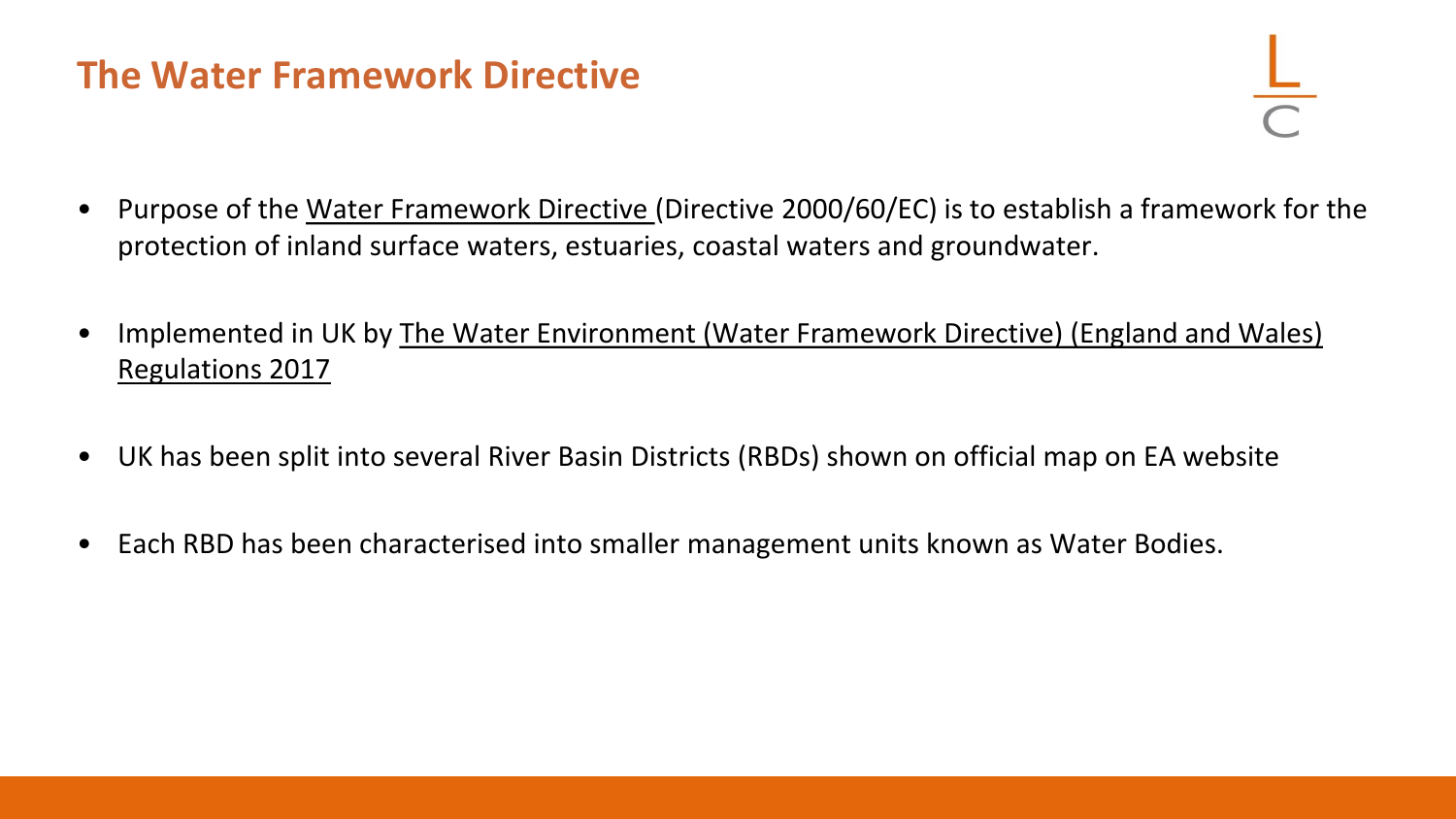### **The Water Framework Directive (2)**

- 'Appropriate agency' (EA for England) must prepare and submit to 'appropriate authority' (SS for England) proposals for environmental objectives for each RBD (see reg 13) and a programme of measures to be applied to achieve those objectives (see reg 20) [Reg 12]
- The Environmental Objectives are reported for each water body in a River Basin Management Plan (RBMP).
- RBMPs a material consideration for determining planning applications which may impact on relevant water body included within a RBMP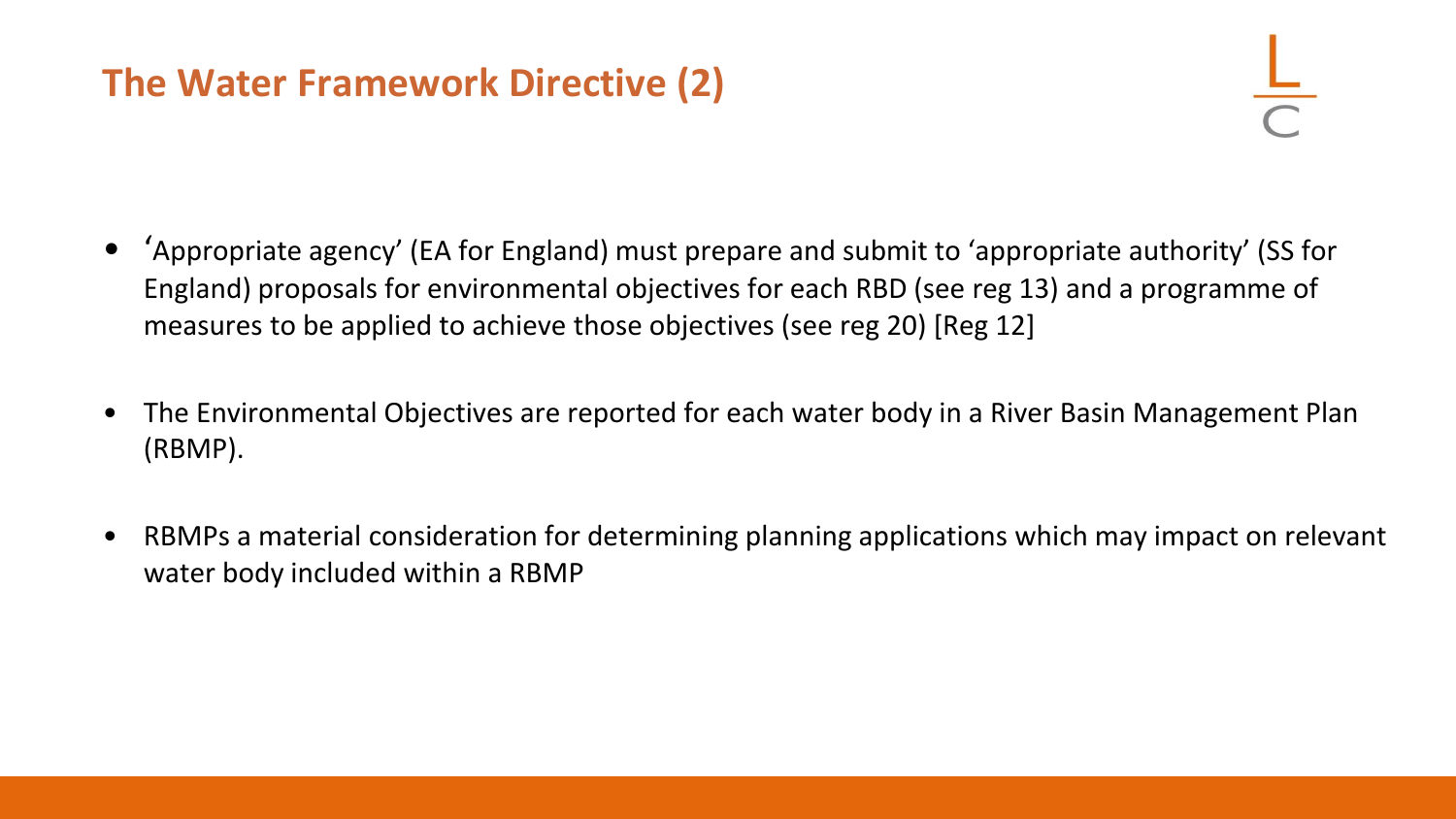# **Planning policy: PPG**

#### **Can planning permission be granted for developments that harm water bodies?**

Changes to scheme design and mitigation will often avoid harm to water bodies. In the few cases where a detailed assessment indicates that development will have a significant adverse impact on water quality then the proposed development will only be acceptable where the conditions in Article 4.7 of the Water Framework Directive having regard to the river basin management plan. The Environment Agency may be able to advise on meeting those requirements.

Paragraph: 018 Reference ID: 34-018-20161116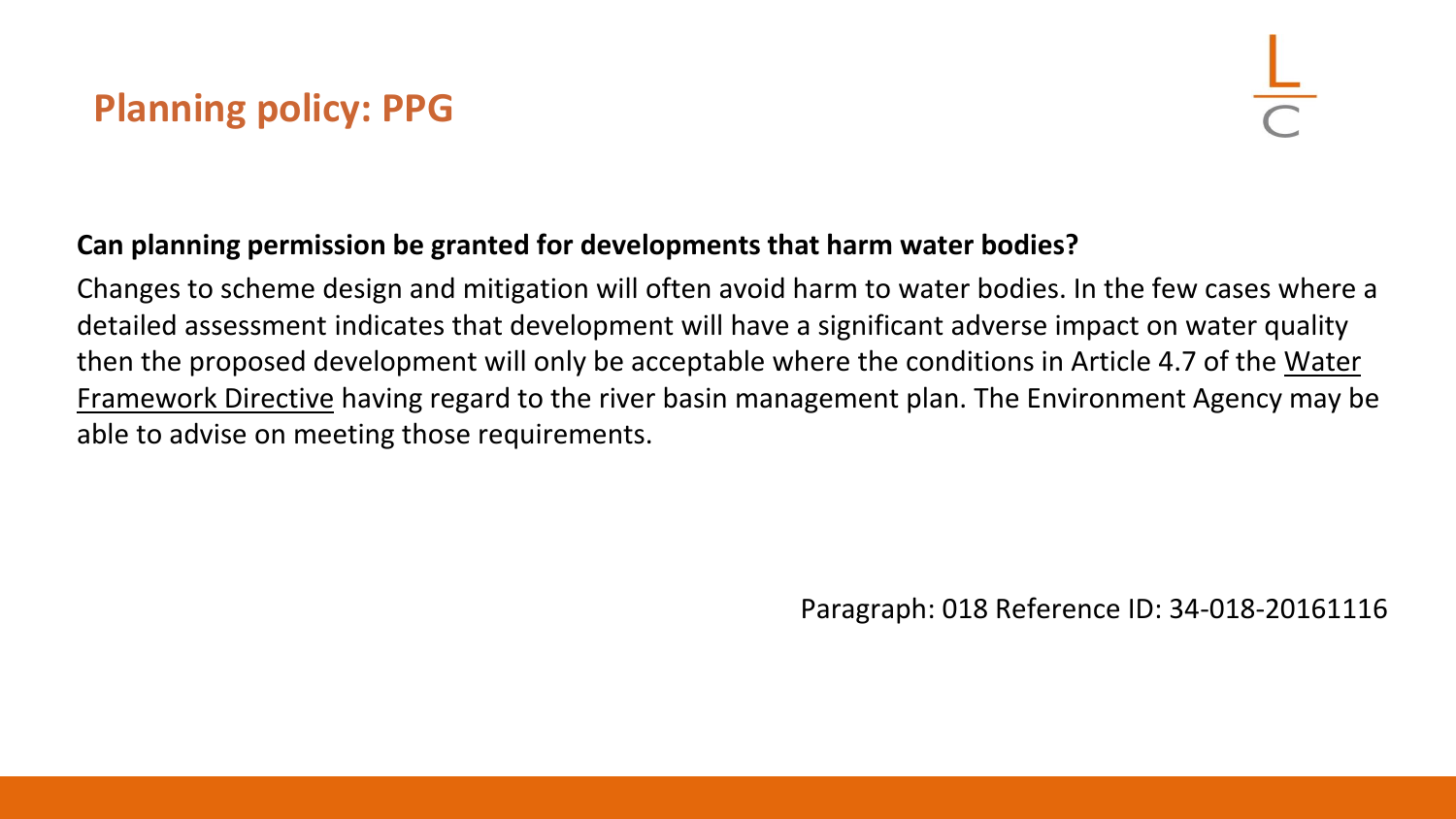#### **The Water Framework Directive – Art 4.7**

7. Member States will not be in breach of this Directive when:

- failure to achieve good groundwater status, good ecological status or, where relevant, good ecological potential or to prevent deterioration in the status of a body of surface water or groundwater is the result of new modifications to the physical characteristics of a surface water body or alterations to the level of bodies of groundwater, or
- failure to prevent deterioration from high status to good status of a body of surface water is the result of new sustainable human development activities and all the following conditions are met: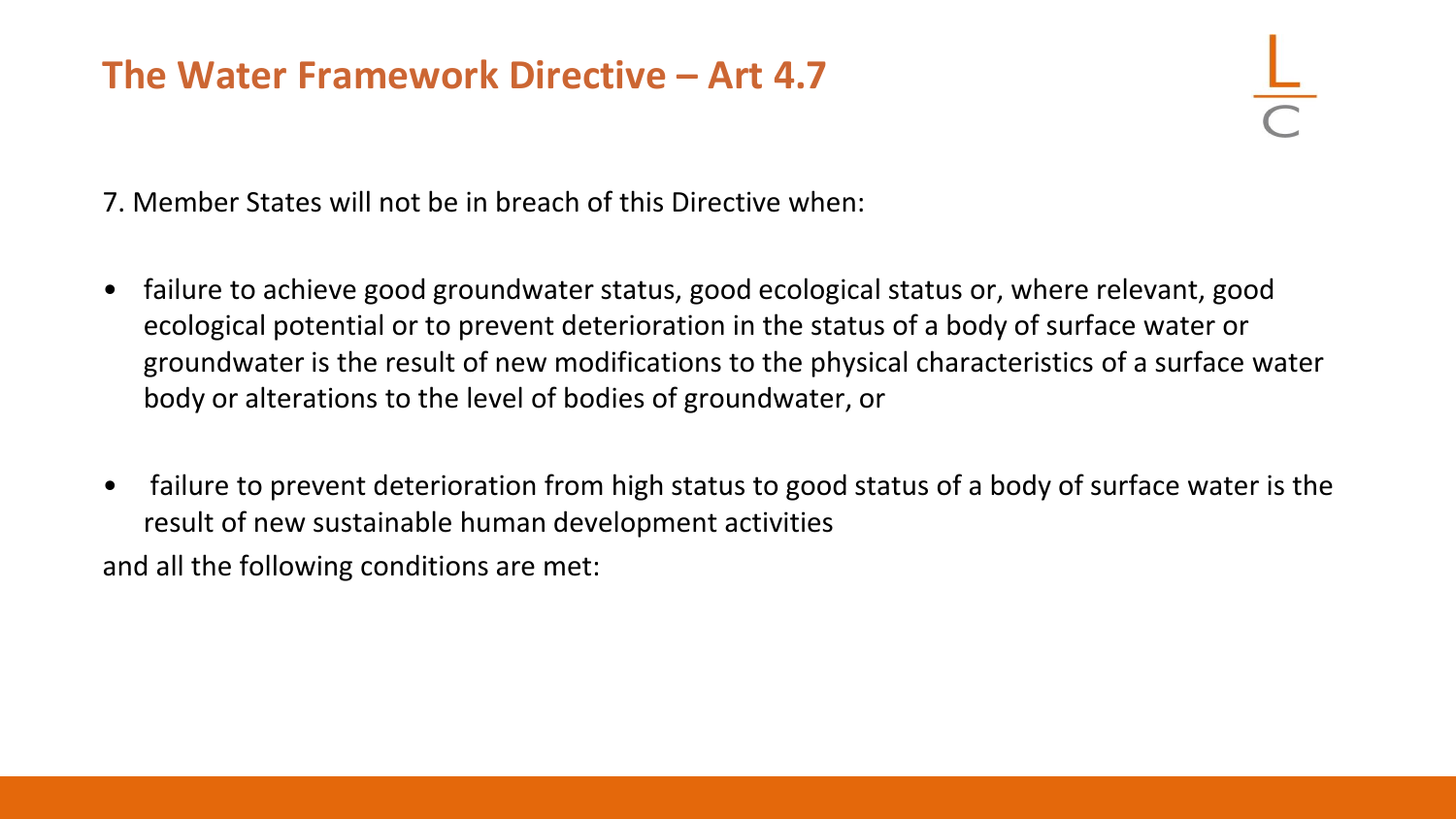#### **The Water Framework Directive – Art 4.7**

(a) all practicable steps are taken to mitigate the adverse impact on the status of the body of water; (b) the reasons for those modifications or alterations are specifically set out and explained in the river basin management plan required under Article 13 and the objectives are reviewed every six years;

(c) the reasons for those modifications or alterations are of overriding public interest and/or the benefits to the environment and to society of achieving the objectives set out in paragraph 1 are outweighed by the benefits of the new modifications or alterations to human health, to the maintenance of human safety or to sustainable development, and

(d) the beneficial objectives served by those modifications or alterations of the water body cannot for reasons of technical feasibility or disproportionate cost be achieved by other means, which are a significantly better environmental option.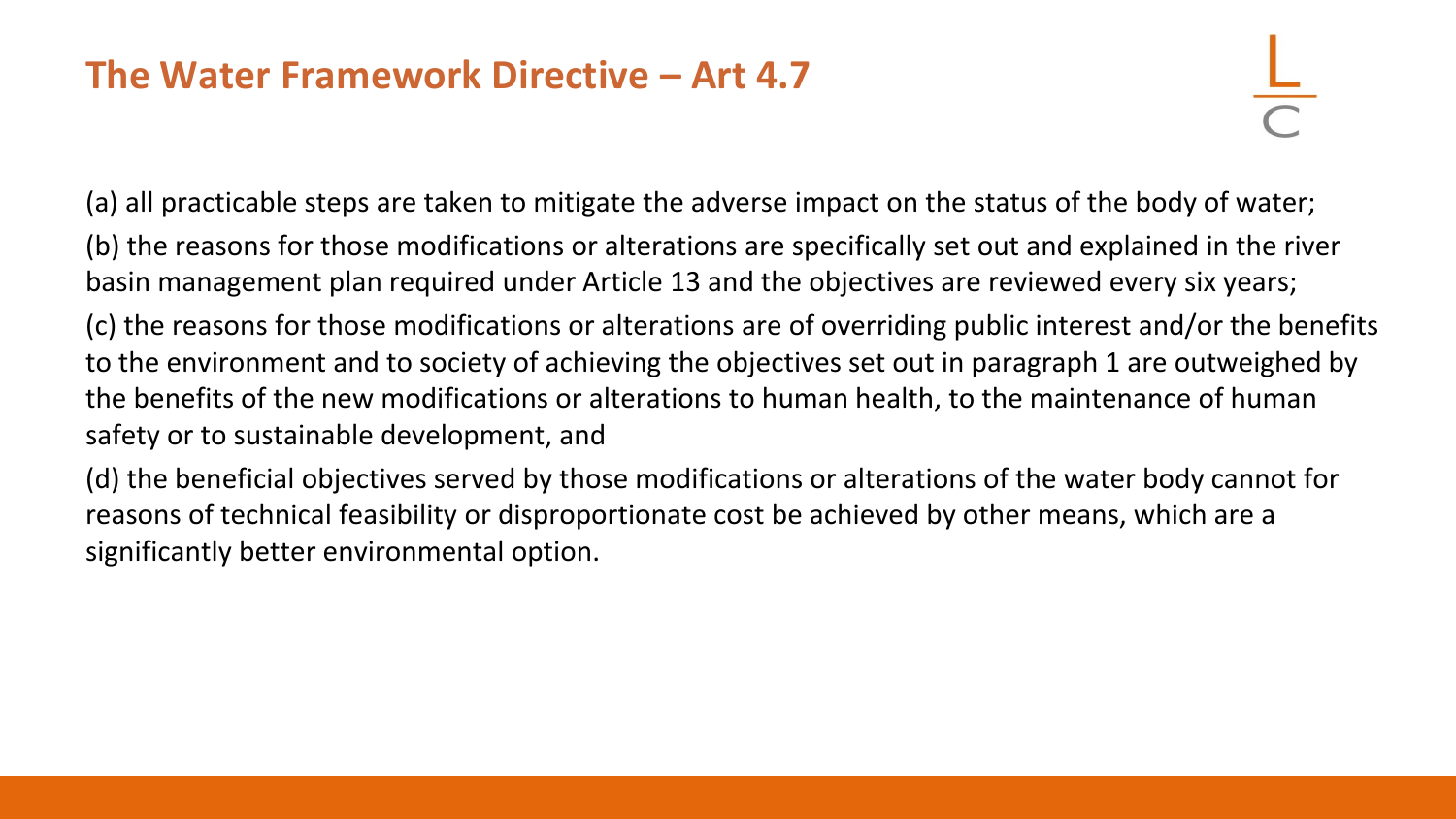### **Potential issues: location (water quality / habitats)**

- Need to consider if water quality is likely to be a significant planning concern due to physical interference with water body / structure or potential indirect affects
	- To be addressed in EIA where EIA required
	- Otherwise, stand alone assessment
	- Need to consider potential impact on relevant water body/ies within RBMP
	- If significant effect, PP can only be granted where conditions are met having regard to provisions of RBMP
- Potential impact on protected sites?
	- Appropriate Assessment required under Habitats Regs?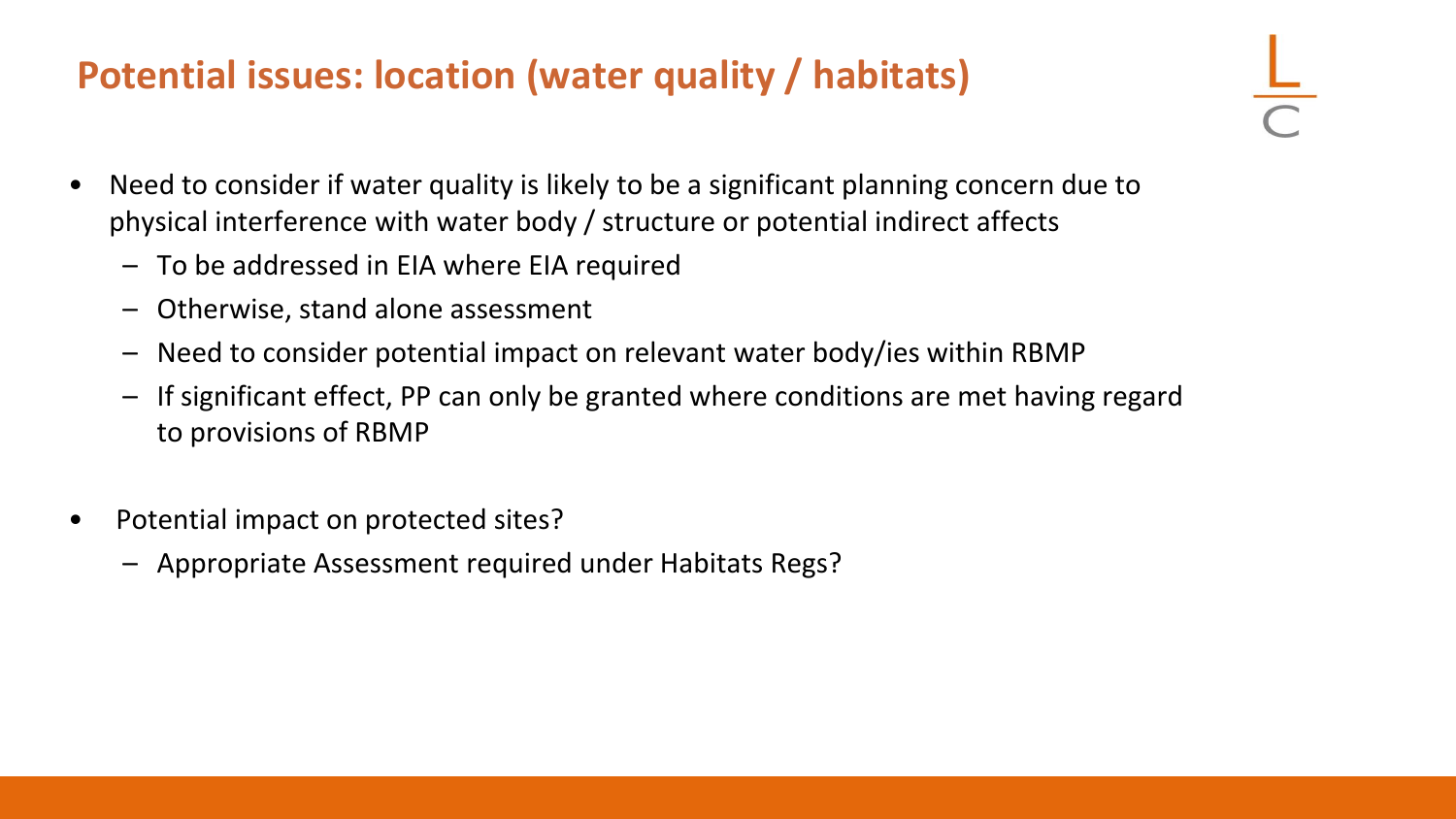### **Potential issues: location (water quality / habitats)**

- Recent decision from CJEU on screening decisions: C-323/17 *People Over Wind v Coillte Teoranta*
- Question referred to the CJEU: "Whether, or in what circumstances, mitigation measures can be considered when carrying out screening for appropriate assessment under Article 6(3) of the Habitats Directive?"
- CJEU conclusion (para 40)

"Article 6(3) of the Habitats Directive must be interpreted as meaning that, in order to determine whether it is necessary to carry out, subsequently, an appropriate assessment of the implications, for a site concerned, of a plan or project, it is not appropriate, at the screening stage, to take account of the measures intended to avoid or reduce the harmful effects of the plan or project on that site".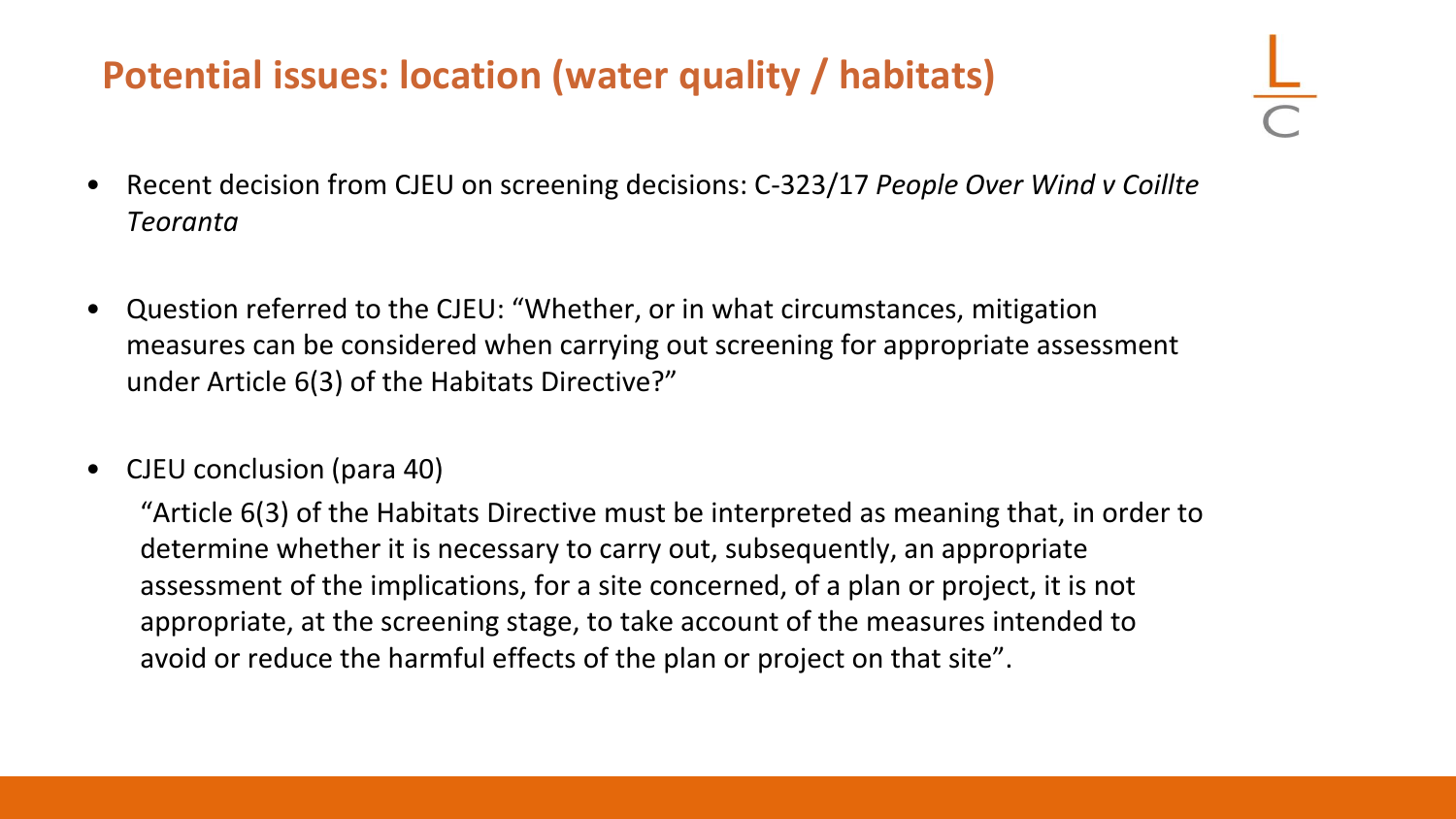# **Role of EA / permitting regime?**

*EA Guidance for developments requiring planning permission and environmental permits*  (2012)

*"*As part of our response to planning consultations, we will provide the following supporting information/advice.

We will:

- Indicate that a permit is likely to be needed and what impacts the permit is likely to control.
- Based on the information available, identify polluting activities related to the development that will not be controlled by the permit.
- Identify where there could be impacts on planning if the developer needs to take further measures to obtain a permit (for example, increasing the height of structures to reduce pollution).
- Recommend appropriate planning conditions on issues such as flood risk.
- Inform the planning authority if a new development could affect an existing permitted activity complying with its environmental permit"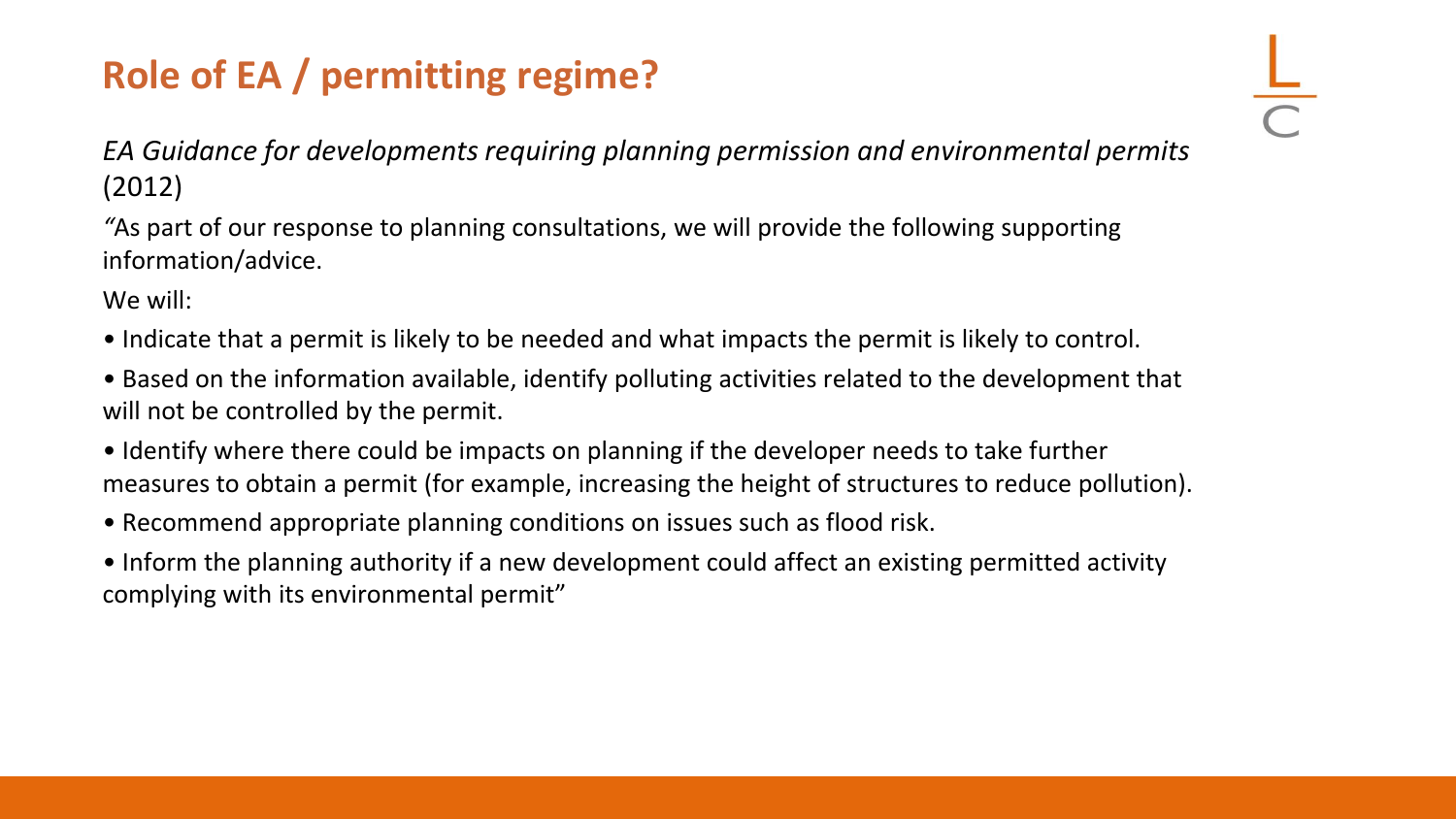# **Role of EA / permitting regime?**

- NPPF Para 122:
	- "…local planning authorities should focus on whether the development itself is an acceptable use of the land, and the impact of the use, rather than the control of processes or emissions themselves where these are subject to approval under pollution control regimes. Local planning authorities should assume that these regimes will operate effectively. Equally, where a planning decision has been made on a particular development, the planning issues should not be revisited through the permitting regimes operated by pollution control authorities"
- Reflects principle articulated in *Gateshead MBC v SSE* [1995] 1 Env LR 37 line of case law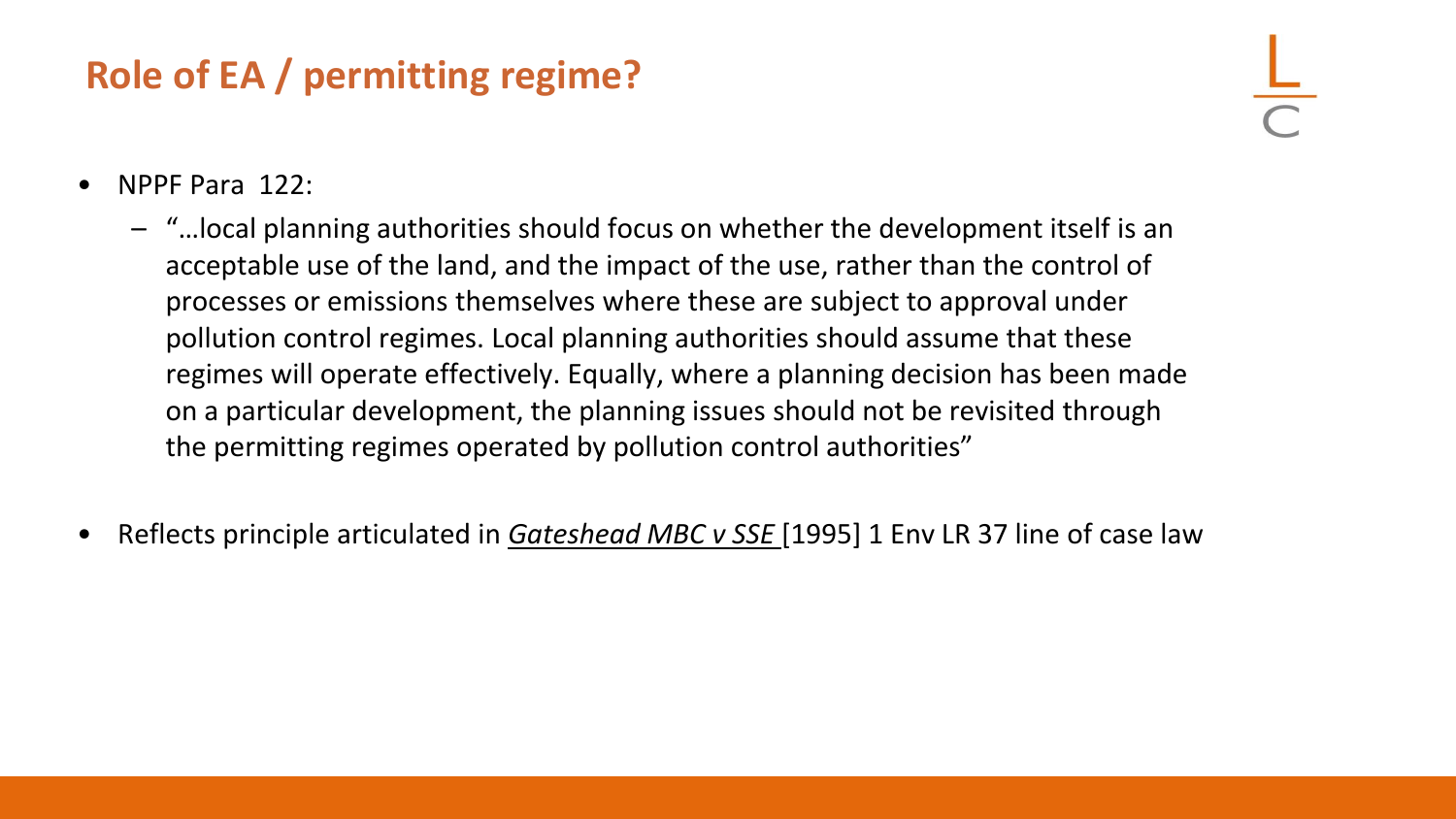# **Role of EA / permitting regime?**

• See, e.g. Carnwath LJ in *Cornwall Waste Forum St Dennis Branch v Secretary of State for Communities and Local Government* [2012] EWCA Civ 379

"…there was no misdirection. The inspector was not saying that the emissions were irrelevant to the planning decision, but was simply following the well- established principle, approved by this court in *Gateshead MBC v Secretary of State* (1971) 71 P. & C.R. 350 (citing the then current policy guidance, which is reflected in similar guidance today) that:

"It is not the job of the planning system to duplicate controls which are the statutory responsibility of other bodies… Nor should planning authorities substitute their own judgment on pollution control issues for that of the bodies with the relevant expertise and the responsibility for statutory control over those matters."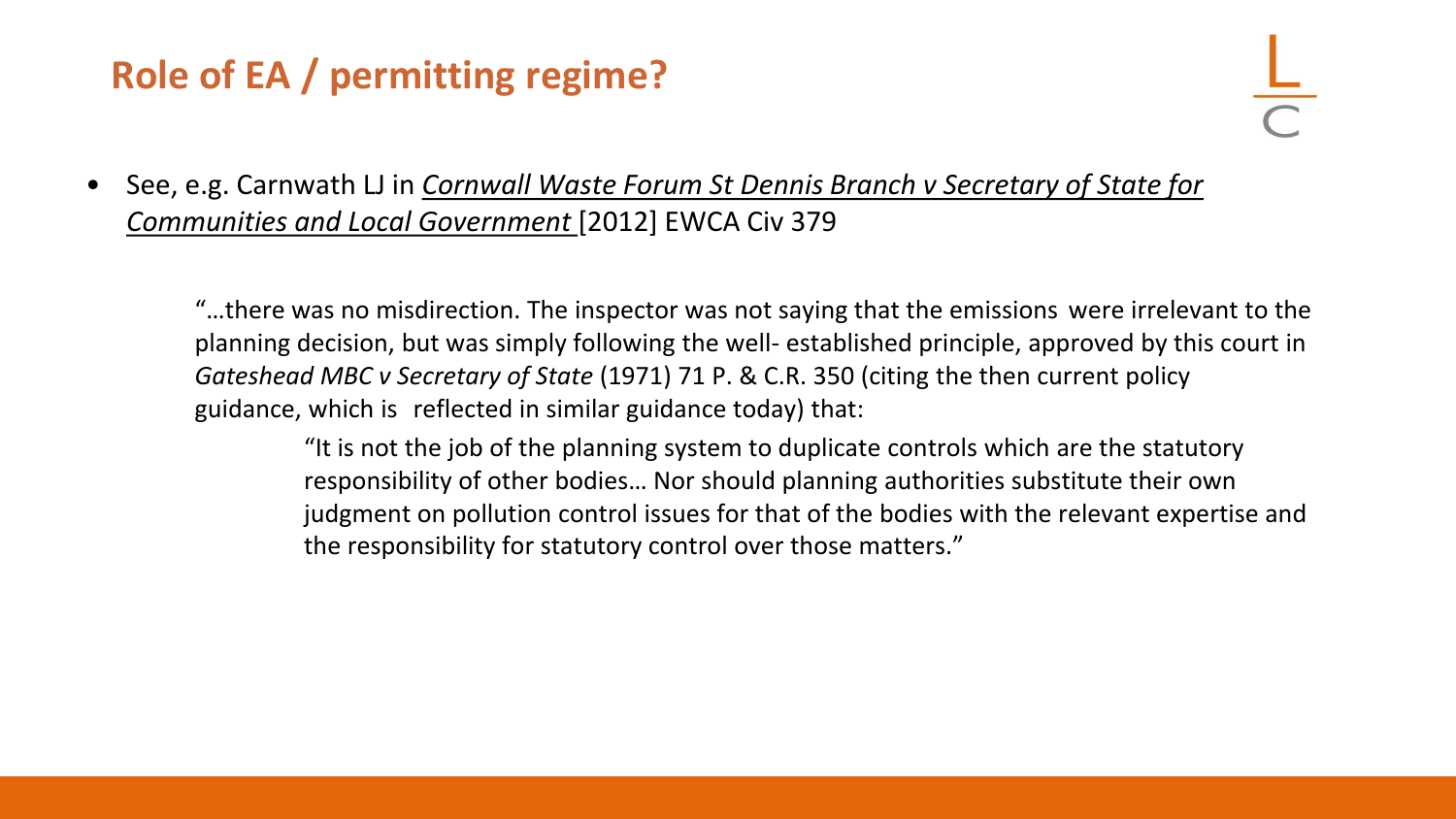

#### **Water supply**

Planning for the necessary water supply would normally be addressed through the Local Plan. Water supply is therefore unlikely to be a consideration for most planning applications. Exceptions might include:

- large developments not identified in Local Plans that are likely to require a large amount of water; and/or
- where a Local Plan requires enhanced water efficiency in new developments as part of a strategy to manage water demand locally and help deliver new development.

PPG Paragraph: 016 Reference ID: 34-016-20140306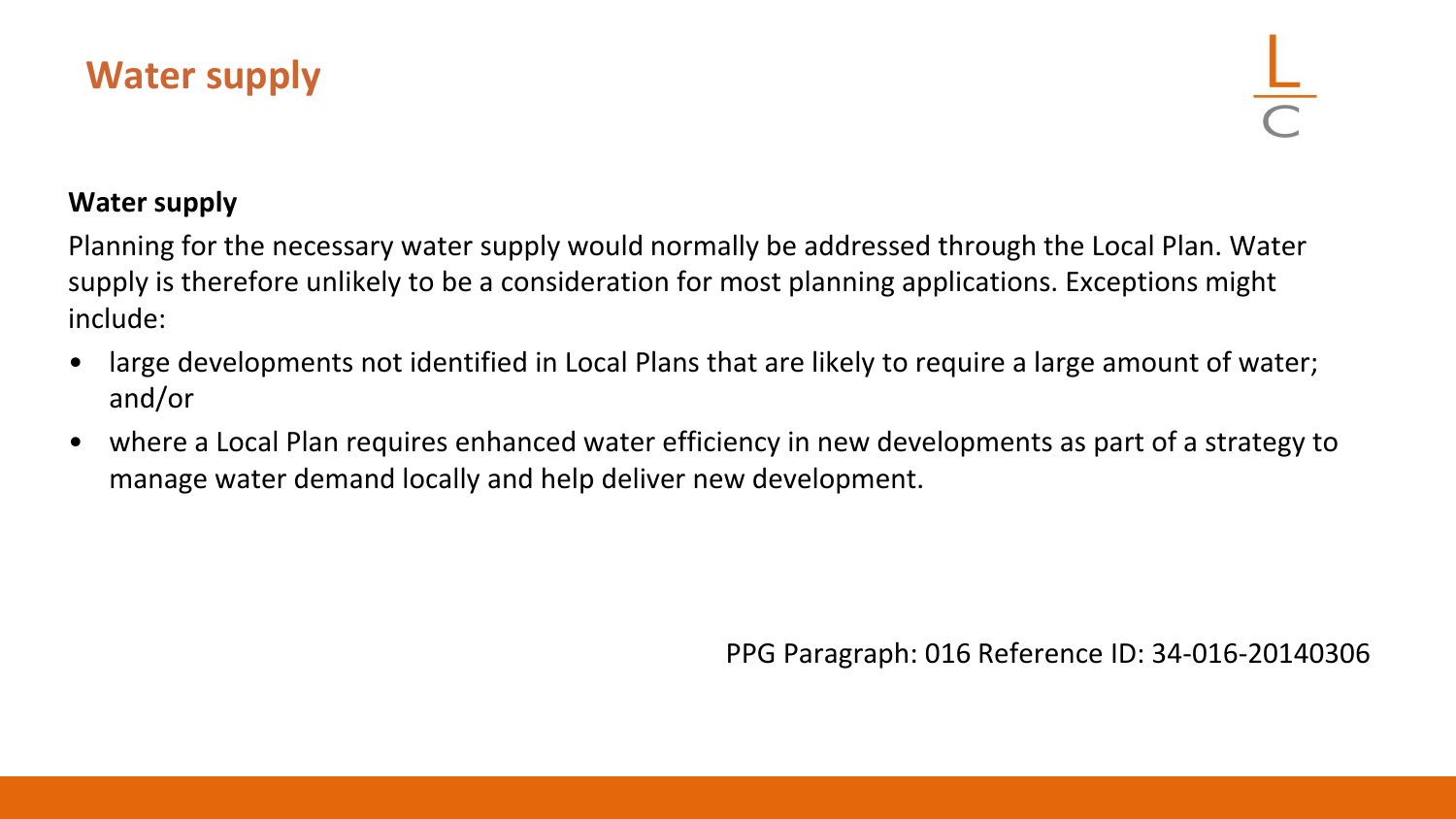# **Water / sewerage connections**

"In the planning system, the preparation of Local Plans should be the focus for ensuring that investment plans of water and sewerage companies align with development needs. If there are concerns arising from a planning application about the capacity of wastewater infrastructure, applicants will be asked to provide information about how the proposed development will be drained and wastewater dealt with. Applications for developments relying on anything other than connection to a public sewage treatment plant should be supported by sufficient information to understand the potential implications for the water environment.

When drawing up wastewater treatment proposals for any development, the first presumption is to provide a system of foul drainage discharging into a public sewer to be treated at a public sewage treatment works (those provided and operated by the water and sewerage companies). This should be done in consultation with the sewerage company of the area.

…

Septic tanks should only be considered if it can be clearly demonstrated by the applicant that discharging into a public sewer to be treated at a public sewage treatment works or a package sewage treatment plant is not feasible (taking into account cost and/or practicability)."

Paragraph: 020 Reference ID: 34-020-20140306